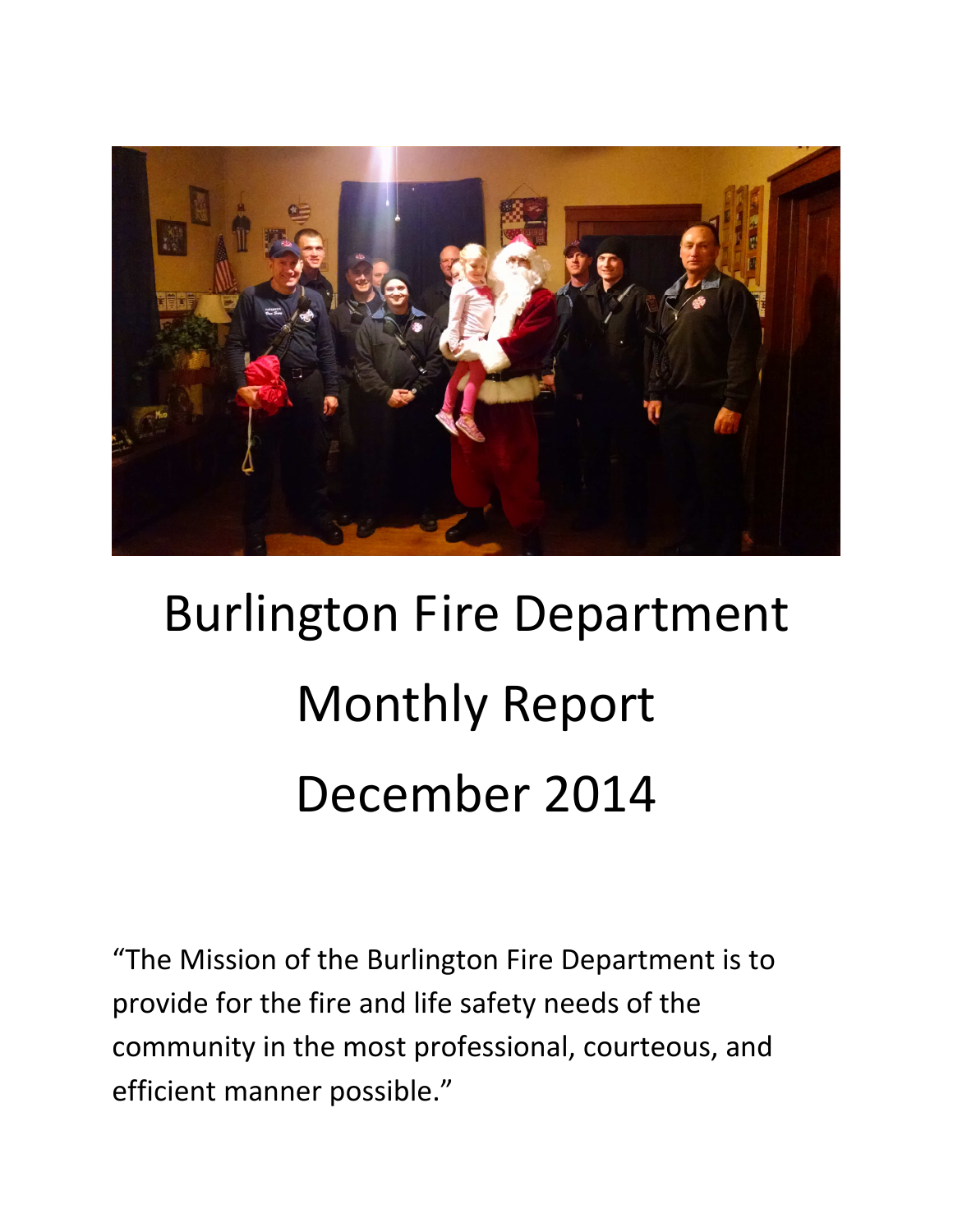#### **Operations**

In December we had 388 calls for service including 336 "EMS/Rescue" calls and 10 "Fire" calls. The average response time for all "Fire" calls was 5 minutes and 24 seconds. For EMS calls in the city of Burlington our average response time was 5 minutes and 5 seconds. The response time is calculated from the time we receive the alarm to the time we arrive on scene. We also had 118 overlapping emergency calls in December.

Two Firefighters were trained in December to be qualified fit-testers for N95 respirators (facemask similar to a dust mask). We use these masks to protect ourselves from contagious diseases including the flu and potentially Ebola. All personnel were fit-tested to make sure they knew the proper size N95 mask to wear should the need arise.

We had our annual aerial inspections and tests done by American Test Center. T13, our 100' aerial platform, and Engine 2, our 65' aerial ladder, had a few minor issues that have been repaired. Engine 1, a 55' articulating platform, had some major issues and is currently at Alexis Fire Apparatus being evaluated for possible repairs.

We received several items courtesy of a Homeland Security Grant including a Bobcat UTV, four 4-gas meters, and two portable Honda generators with floodlights that have already been used several times. We are waiting on a skid unit for the UTV which will enable us to transport patients from remote areas and also fight fires or provide patient decontamination in areas that are difficult to access.

#### **Fire Prevention**

 Fire Marshal Crooks had his hands full this month completing inspections, sprinkler plan reviews, and plot plans. He also had to work on quality checking our reports for 2014. He will personally review and then submit to the state our data on over 4000 calls last year.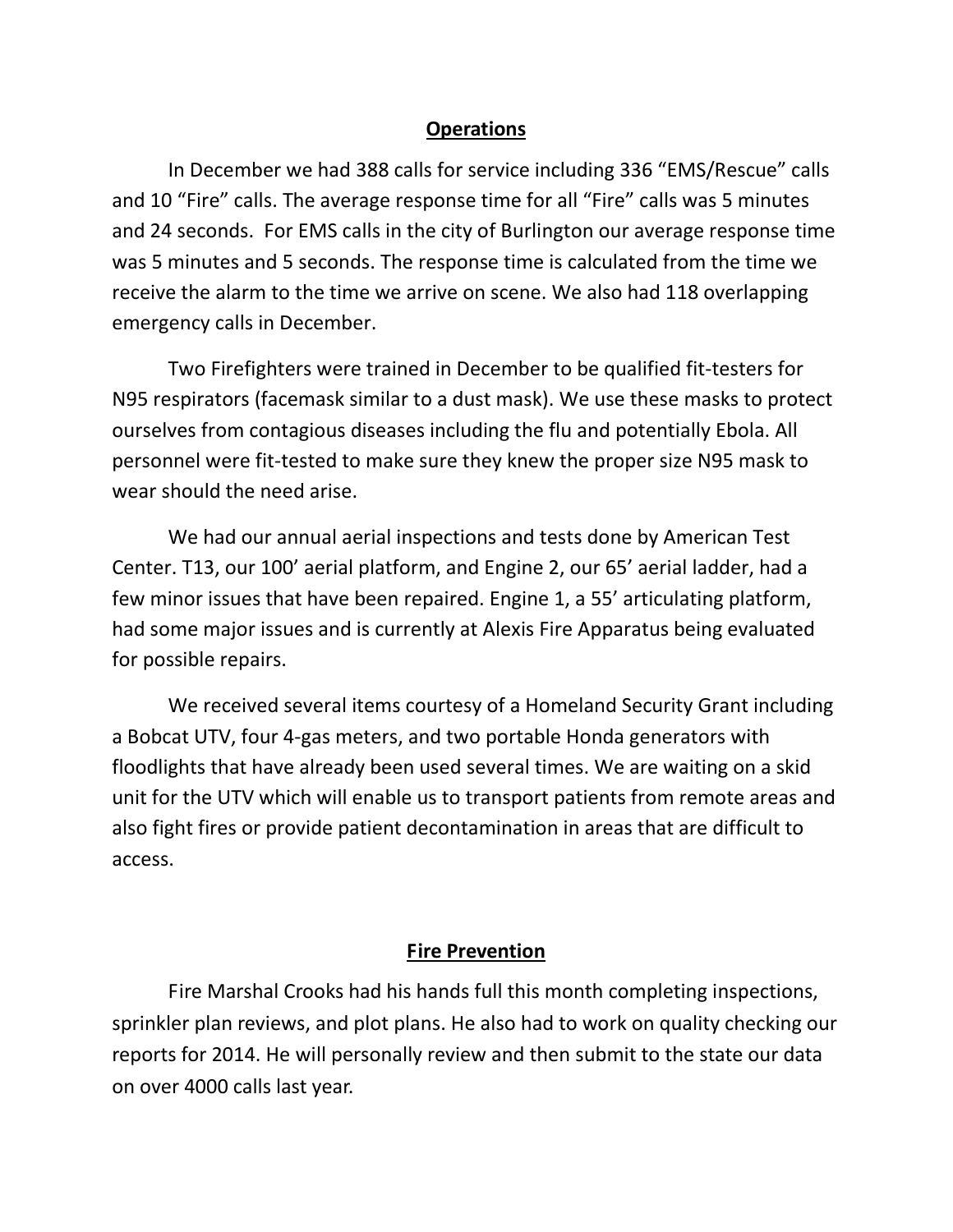Crews have continued with door to door smoke detector canvassing. In December they installed 44 smoke detectors. The Iowa State Fire Marshal's Office has provided us with an additional 500 smoke detectors which should keep the program going for some time.

#### **Training**

 December training included training on cold weather emergencies and hazardous materials classes. Crews reviewed the Emergency Response Guidebook which is a guide for getting through the first 30 minutes of a hazardous materials incident. EMS training included a class on motor vehicle accidents and how to handle those patients. In addition to regular shift training a great deal of time was spent on recruit training on each shift.

### **Other Activities**

- Personnel participated in several Toys for Tots events.
- I attended the DesCom Control Board meeting and an Iowa Fire Chief's meeting in Marshalltown.
- Firefighter Imhoff attended City IT meeting.

Sincerely,

Matt Trexel

Fire Chief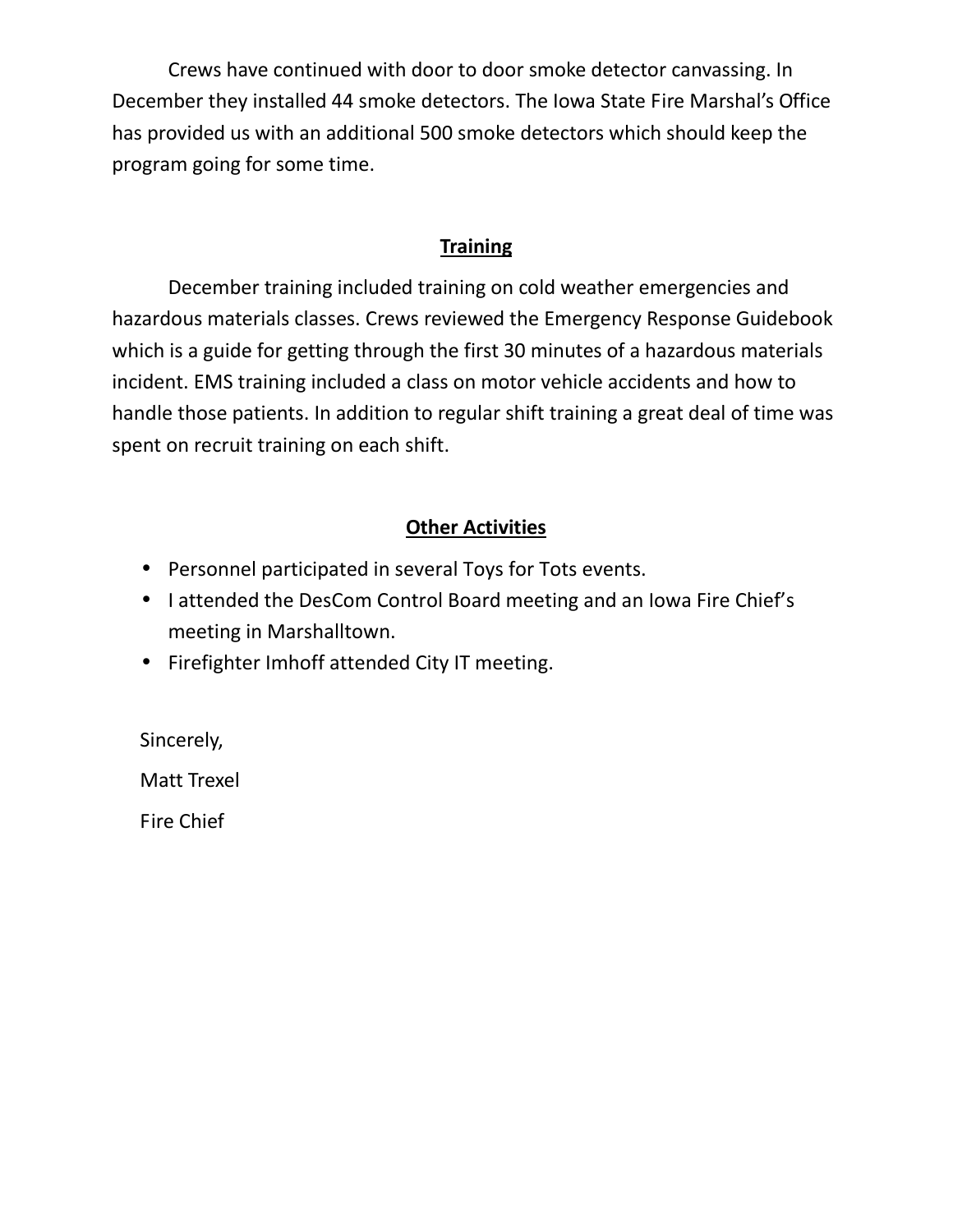**Incident Type Report December 2014** 



#### **Responses By District December 2014**